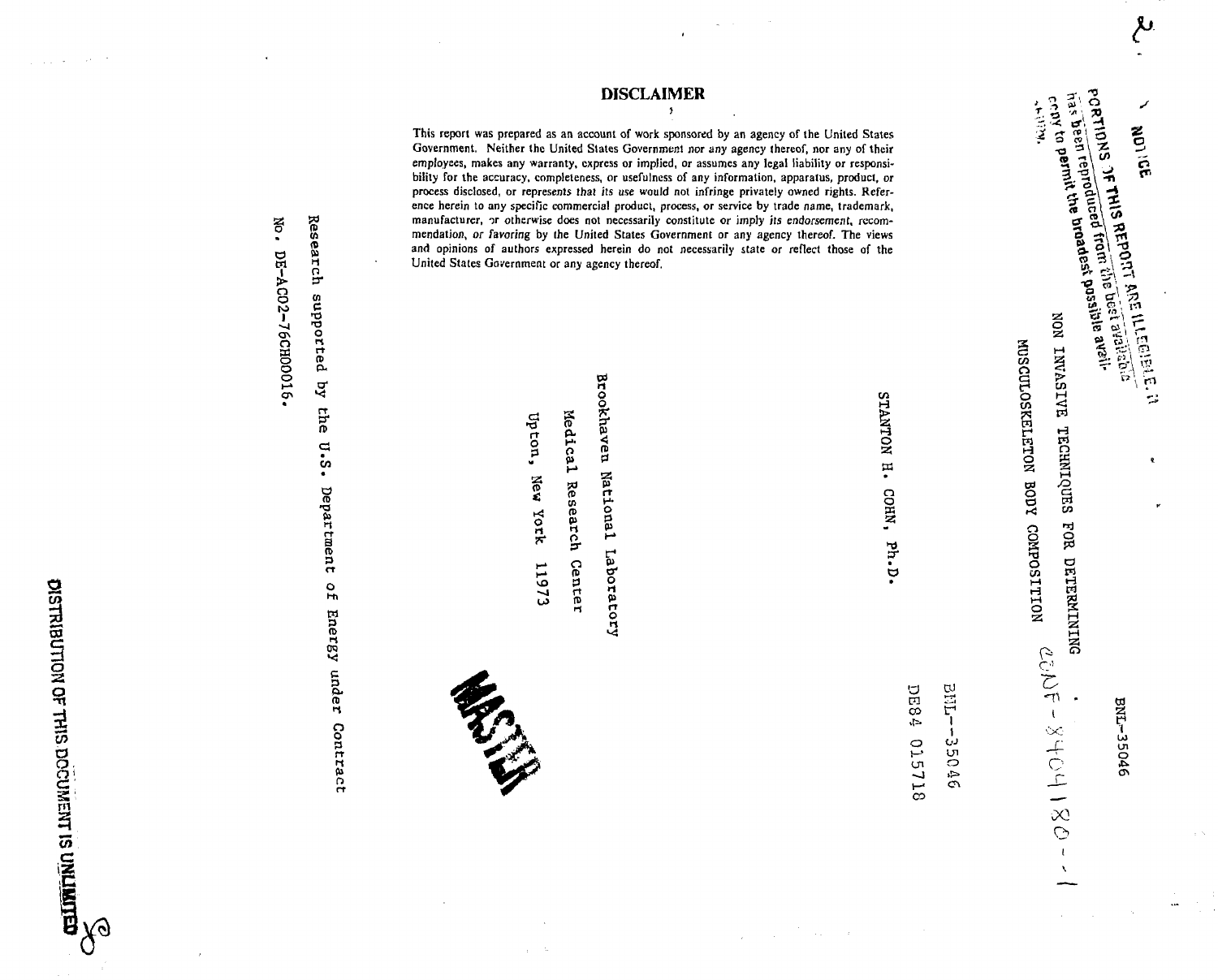WORKSHOP ON ADVANCES IN NASA RELEVANT, MINIMALLY INVASIVE INSTRUMENTATION

٠,

Asilomar, Ca. April 25-27, 1984

NON-INVASIVE TECHNIQUES FOR DETERMINING MUSCULO-SKELETAL BODY COMPOSITION

Stanton H. Cohn, Ph.D.

Senior Scientist:

Brookhaven National Laboratory Medical Research Center Upton, Long Island, New York 11973

The development of in vivo neutron activation analysis (IVNAA) and its combination with gamma spectroscopy has opened a new era of research into the elemental composition of human beings- Such research holds, of course, interest for the space program,

Until fairly recently, remarkably few data had been recorded on the exact amounts of the elements of which the human body is composed. With IVNAA, a number of elements have been measured: calcium, phosphorus, sodium and chlorine. With a refinement of IVNAA, cadmium and nitrogen can also be measured.



 $\mathbf{I}$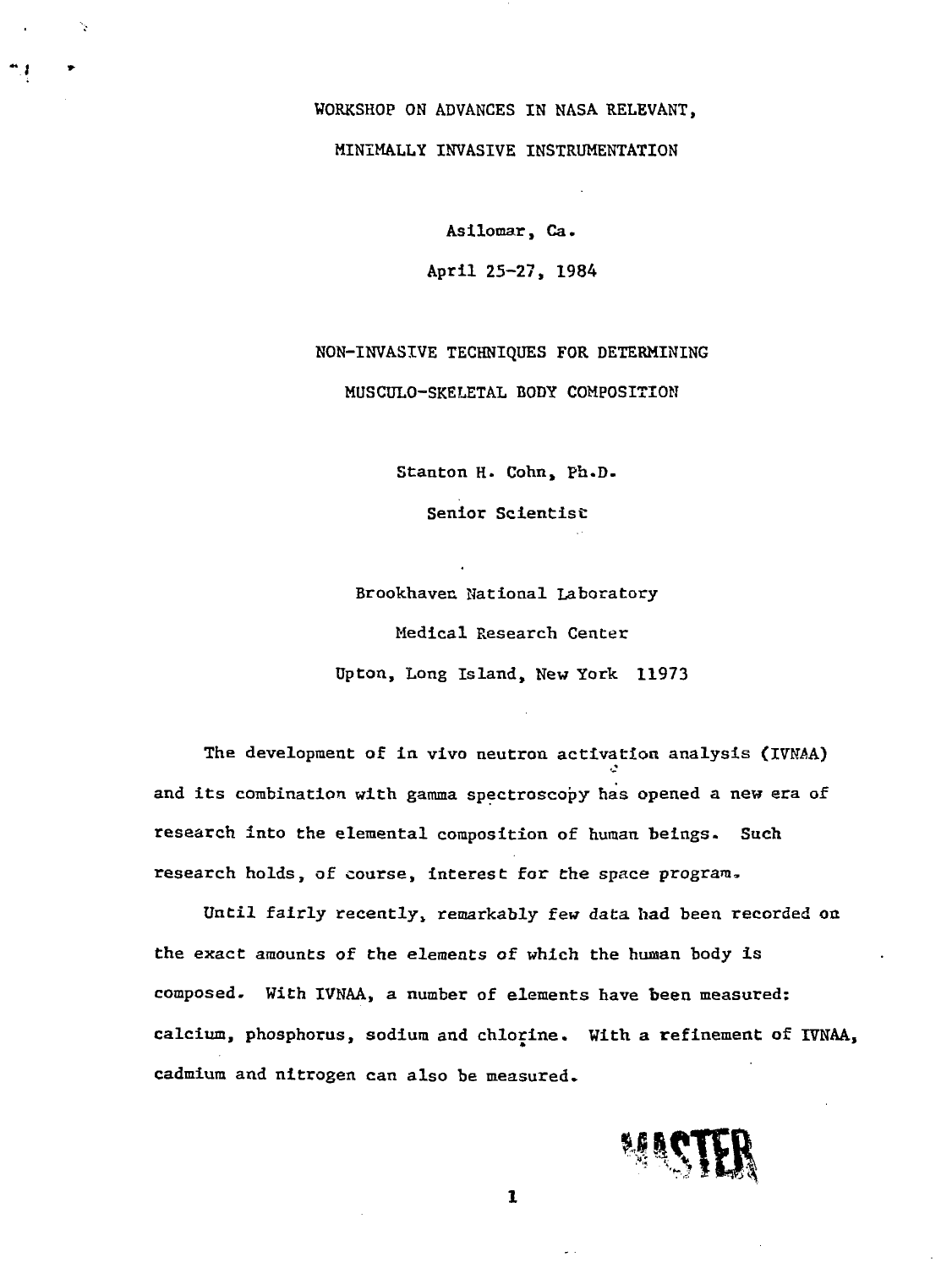From the basic data, a four-compartment model of the body is constructed: bone mineral, lean body tissue, body cell mass (muscle) and total body fat (Fig. 1). The bone mineral compartment is quantified by neutron activation of total body calcium. As 99% of the calcium resides in skeletal tissue, a direct measure of the skeletal mass is obtained. The muscle mass and viscera (body cell mass) and lean body tissue are determined from the nitrogen and potassium measurements. The difference between the total of these three compartments and total body weight yields the measure of total body fat.

Neutron activation is an analytic tool based on nuclear reactions rather than chemical reactions. The essential physical parameters involved include the isotopic abundance, cross-section, half-lives of the product isotopes, and energy emission of the product-

Brookhaven Laboratory has facilities for both prompt gamma neutron activation and delayed gamma neutron activation. IVNAA systems generate a moderated beam of fast neutrons to the subject. Capture of the neutrons by atoms of the target elements creates unstable radionuclides which revert to a stable condition by the emission of one or more gamma rays of characteristic energy. The energy level identifies the element, and the level of activity reveals its abundance.

For the delayed gamma radiation, fourteen 50 Ci  $^{238}$  Pu, Be sources are positioned in two banks, one above and the other below the subject (Fig. Z) . Uniformity of the thermal neutron flux in the body is enhanced by the use of a premoderator, which accommodates variations in body habitus among subjects. For an exposure time of 5 min, the total body dose is approximately 270 mrem.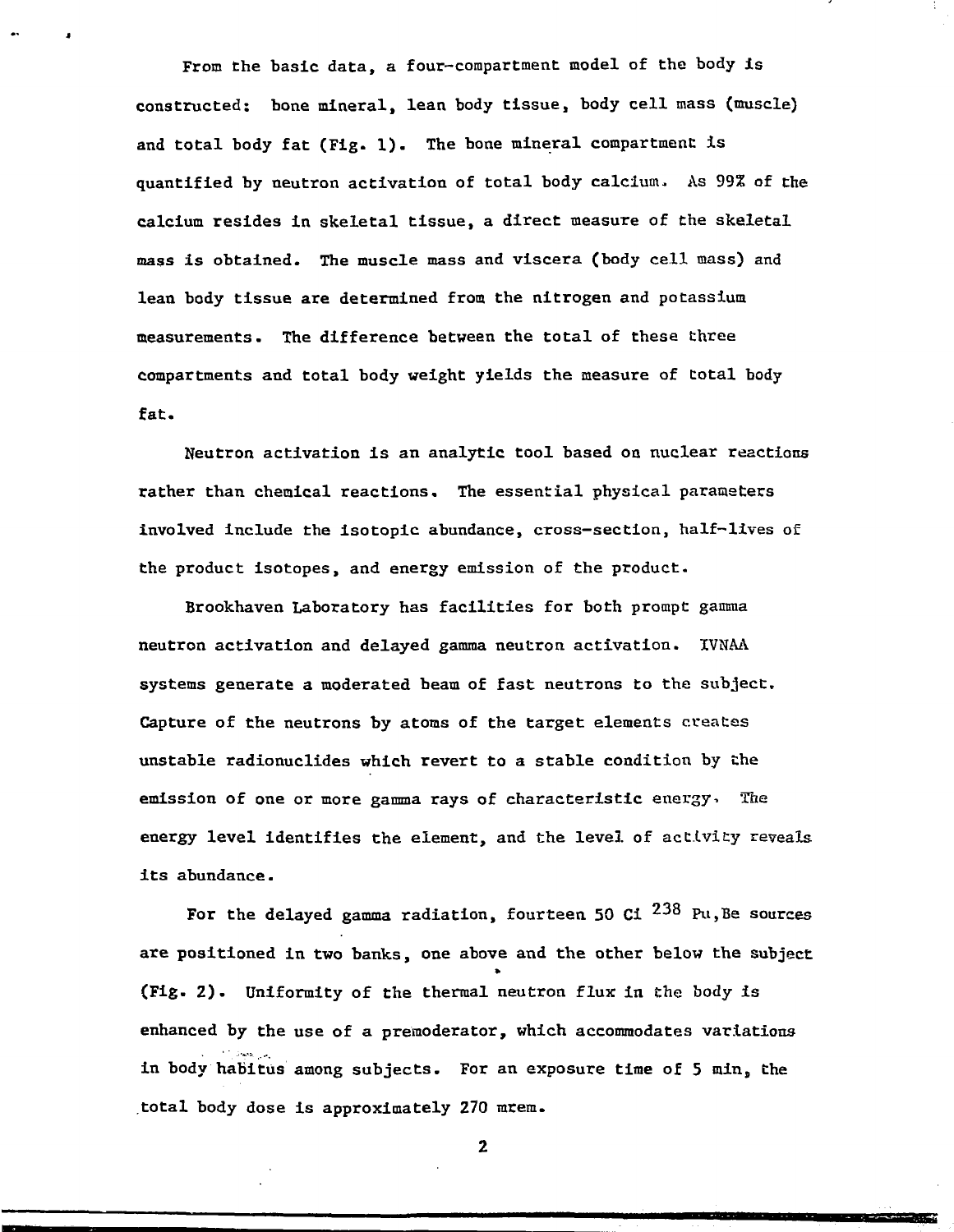The activity induced in the subject, in the delayed gamma technique, is measured in the 54-detector whole body counter (Fig 3). The detection facility is located in a highly shielded room (1.3 m concrete, 20 cm steel, and an inner liner of Pb, Cu and Al). The detection system consists of two sets of 27 detectors arranged In 3 x 9 arrays above and below the subject. The subject lies in the supine position and is counted for 15 min.

The IVNAA technique has an accuracy and precision of +1% for total body calcium (TBCa), and +2-3% for total body chlorine (TBC1) and total body sodium (TBNa), and +4% for total body phosphorus (TBP). Calibration was accomplished with the use of an anthropomorphic phantom containing these elements at physiological levels (corresponding to the values listed for the ICRP Standard Man). Prior to the irradiation, the patient's natural level of body potassium is determined by counting  $^{40}$ K. The accuracy and precision for TBK is +3.3%, based on measureaents with the anthropomorphic phantom.

The prompt gamma technique is particularly well-suited to the measurement of nitrogen and hydrogen. The technique is based on the  $^{14}$ N(nY) <sup>15</sup> N reaction. The fast neutrons are derived from an 85 Ci source of  $^{238}$ Pu, Be located about 50 cm below the subject. A rectangular beam (30 x 60 cm) is developed at the level of the bed upon which the subject rests, with the use of shielding. The subject is scanned in both the prone and supine positions (Fig  $4$ ). Irradiation and detection are performed simultaneously, as the decay in the prompt gamma technique is so rapid  $(10^{-15}$  sec). With the use of the restricted beam size and good collimation, the clinician or nurse may remain near the subject during the activation measurement process.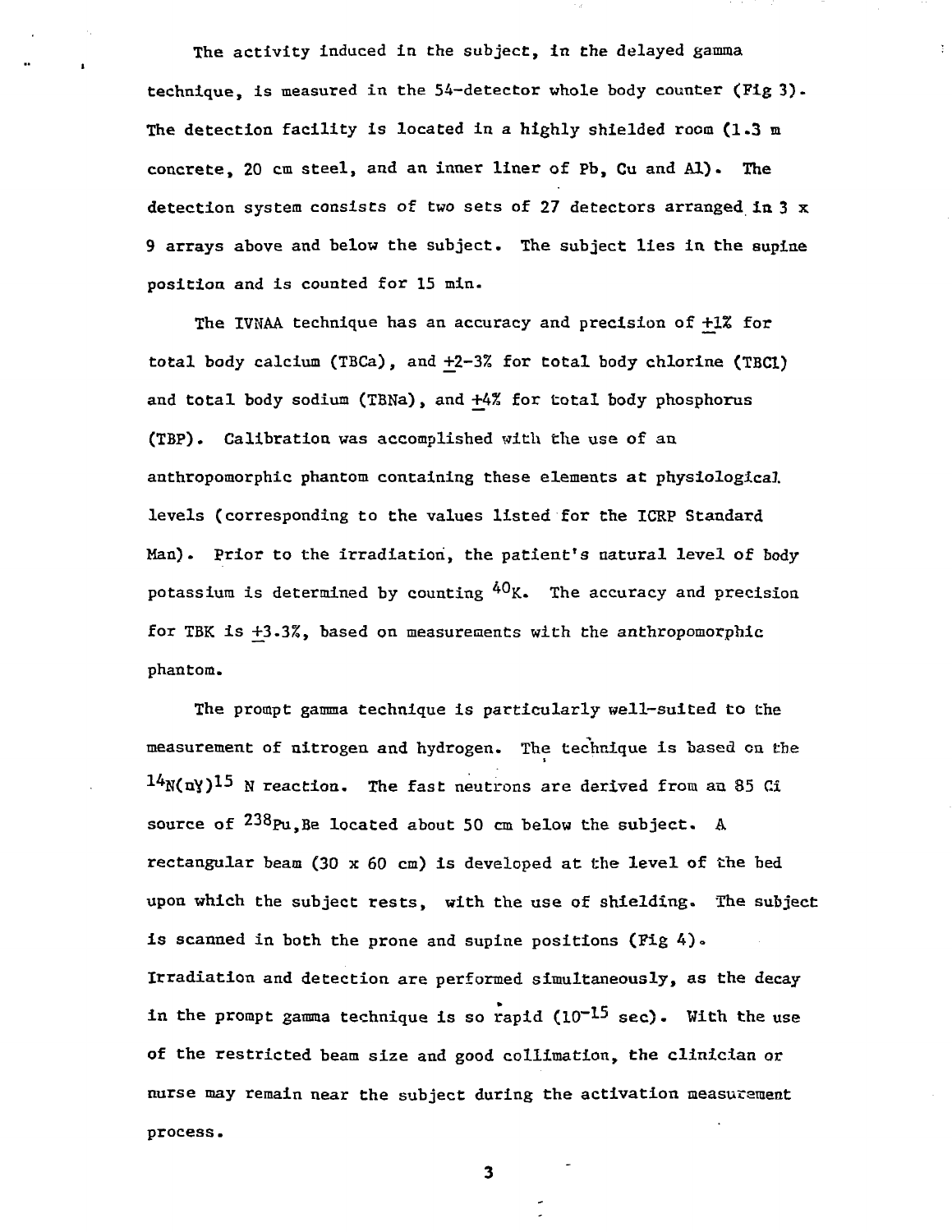With a measurement time of 200 s per section, the accuracy and precision are +4% for total body nitrogen (TBN) in the anthropomorphic phantom, and +2% for total body hydrogen (TBH). The estimated total body dose for the measurement is approximately  $40$  mrem  $(0.0004 Sv)$ . (A quality factor of 10 is assumed). The dose equivalent to the bone marrow is approximately one-third of that.

The detector geometry yields a quite uniform composite sensitivity (i.e., equal number of counts per unit mass of nitrogen per unit dose) . The use of an internal standard based on body hydrogen further increases the uniform composite sensitivity and hence increases the accuracy of the measurement.

Counting is accomplished with two  $6''$  dia  $x 6''$  thick NaI(Tl) detectors, positioned above the subject, just out of direct view of the neutron beam. The detectors are shielded for mixed neutron-gamma background with polyethylene bricks doped with boron and lead. A 2" lead annulus directly surrounding the detectors reduces background contributions to the hydrogen peak. Fractional charge collection techniques are also used to reduce electronic pile-up problems in. the Nal detectors that result from high count rates.

## BODY COMPOSITION STUDIES

The model formed for body composition is a four compartment model made feasible by the data obtained through the application of in vivo neutron activation analysis. Since nuclear rather than chemical reactions are measured, it is of no importance in what chemical combination an element is found.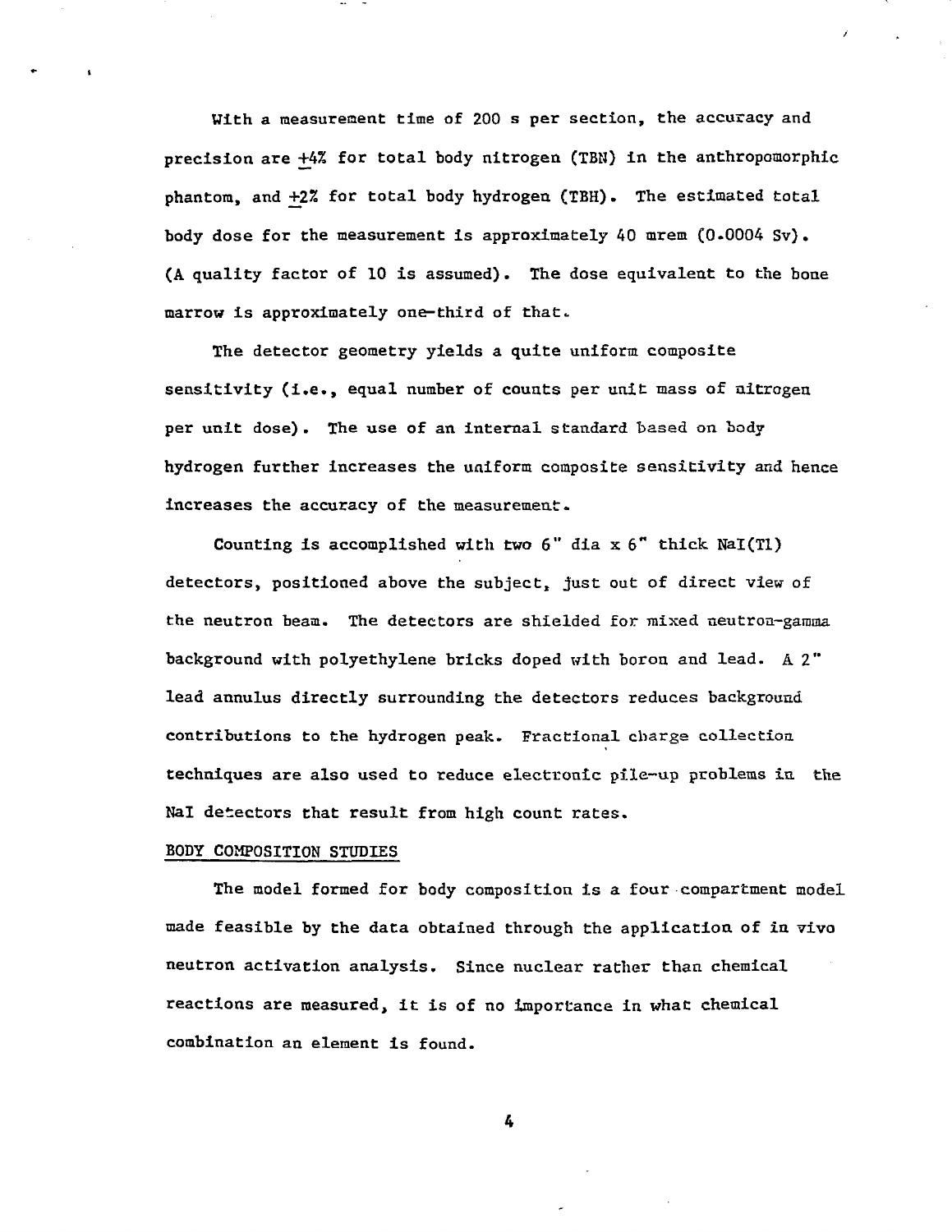The compartmental view of the human body is considerable more abstract than the traditional view of tissues and organs. It is capable of yielding new insights concerning the range of values for various elements in normal individuals, and the quantitative and qualitative nature of variations corresponding to age, sex, body habitus, various diseases and metabolic disorders, and the stress of environmental changes. An exauple of the change in a body element, calcium, with age in the lation is shown in Fig. 5. Loss of calcium in other the sin . In astronauts during periods in a gra envice and environmented and analyzed.

Similarly, the loss of potassium and nitrogen, in addition to calcium, as a function of age is shown in Fig. 6. Fig- 7 shows the relationship between lean body mass and body cell mass in two age groups:  $20-49$  and  $50-79$  yr. Baseline data on body composition of age- and sex-matched individuals provide a basis for comparison and evaluation of individuals with various diseases and dysfunctions. There is a large data bank for normal individuals, and numerous studies of a variety of disorders have been performed along with studies of the natural effects of aging. These studies also cover the evaluation of a variety of therapies developed to ameliorate specific disorders.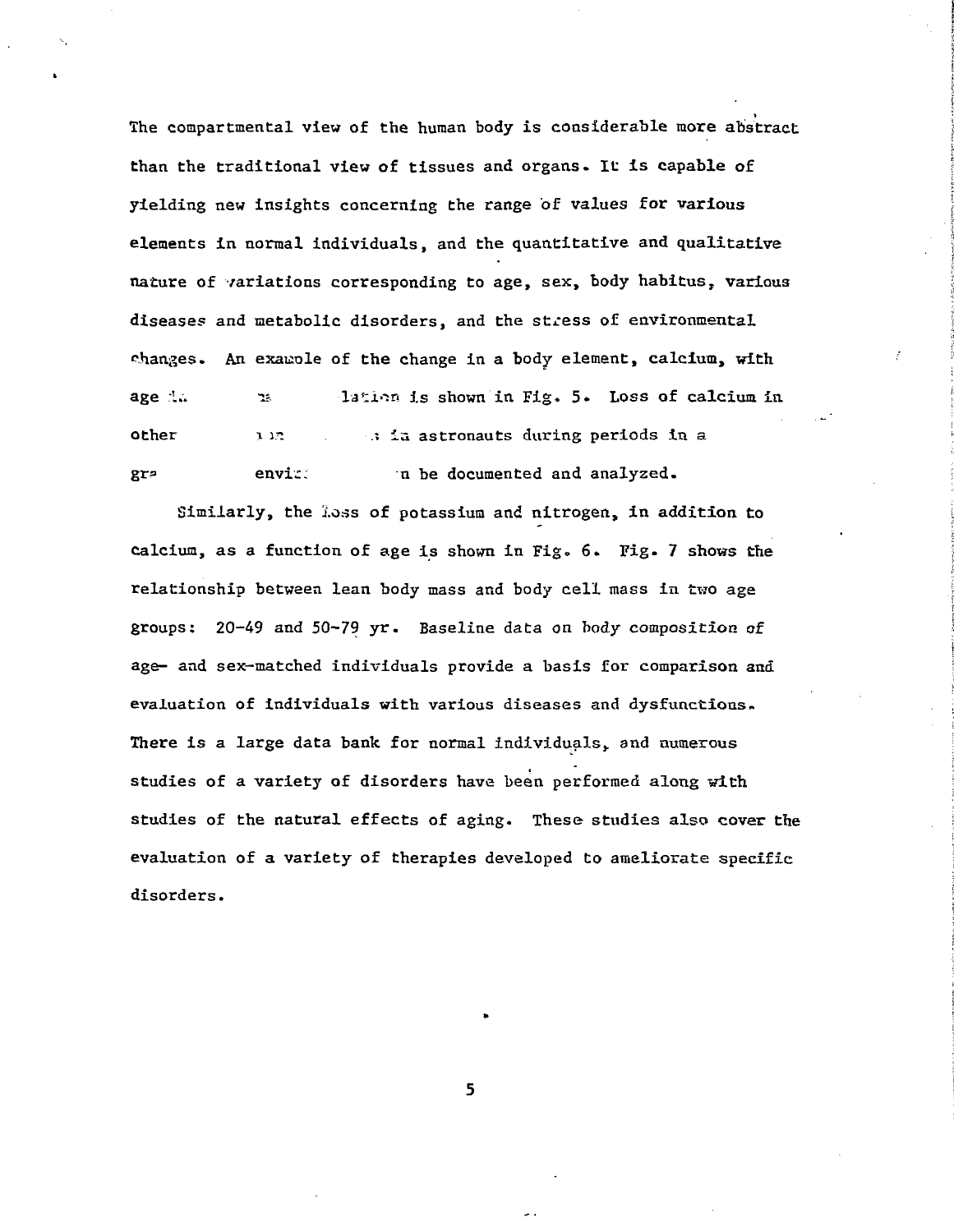### Summary

In vivo neutron activation analysis, combined with gamma spectrometry, has ushered in a new era of clinical diagnosis and evaluation of therapies, and well as investigation into and modelling of body composition in both normal individuals and patients suffering from various deseases and dysfunctions.

Although the techniques are relatively new, it is already clear that considerable advances are at hand with increases in accuracy and precision, increase in the number of elements susceptible to measurement, enhancement of uniformity and reduction of the dose required for the measurement.

Body composition studies have provided baseline data on such vital constituents as nitrogen, potassium and calcium. The non-invasive measurement techniques are particularly suitable for study of the musculo-skeletal changes in body composition. Of particular relevance here is the measurement of calcium loss in astronauts during prolonged space flights.

It seems likely that, by the end of this century, significant progress will have been made with this research tool, providing exciting insights into the composition and dynamics of the human organism.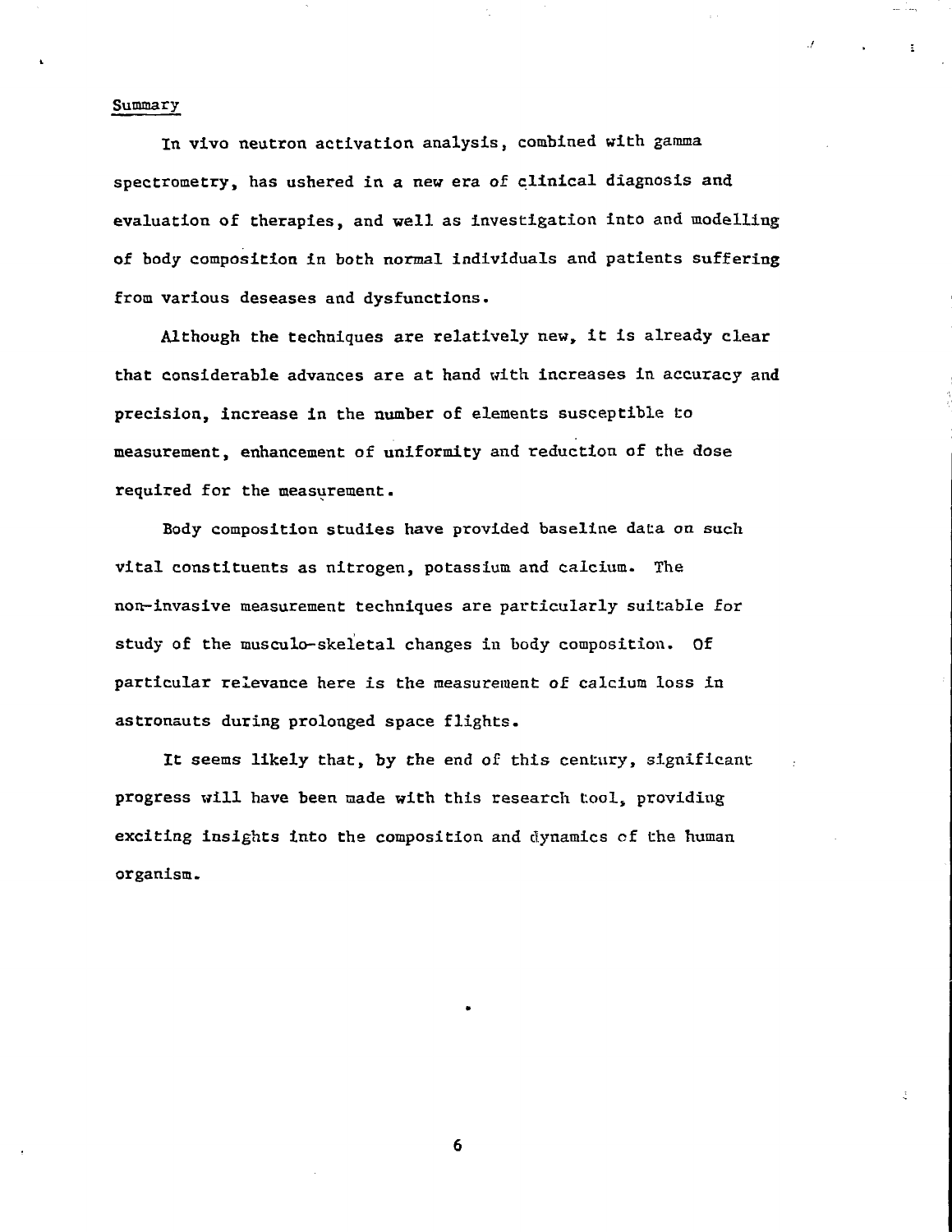## Question ;

In your curves of bone loss in men, is there anything at age 65 to explain the rapid loss of calcium or potassium? Have you looked at differences in these variables in an exercising versus a nonexercising population?

# Answer

The loss of potassium and calcium in older men may be related to decreased physical activity. All we know, for sure, is that the calcium loss and the potassium loss in men and women are universal phenomena. As you know, exercise in one of the techniques used for treating osteoporotic patients. Exercise is effective in decreasing the rate of loss of calcium and also the loss of muscle mass (potassium).

### Question

What is the radiation dose involved in both of these procedures?

 $\sim 10^{11}$ 

### Answer

The radiation dose re juired for measuring total body calcium, phosphorus, sodium and chlorine is 270 mrem (using a quality factor of 10 for the neutrons). For the nitrogen determination, the radiation dose is <50 mrem. These radiation doses, that I just gave you, are to the skin, the actual dose to the bone, marrow (the target organ) is approximately 1/3 of the above value.

 $\overline{7}$